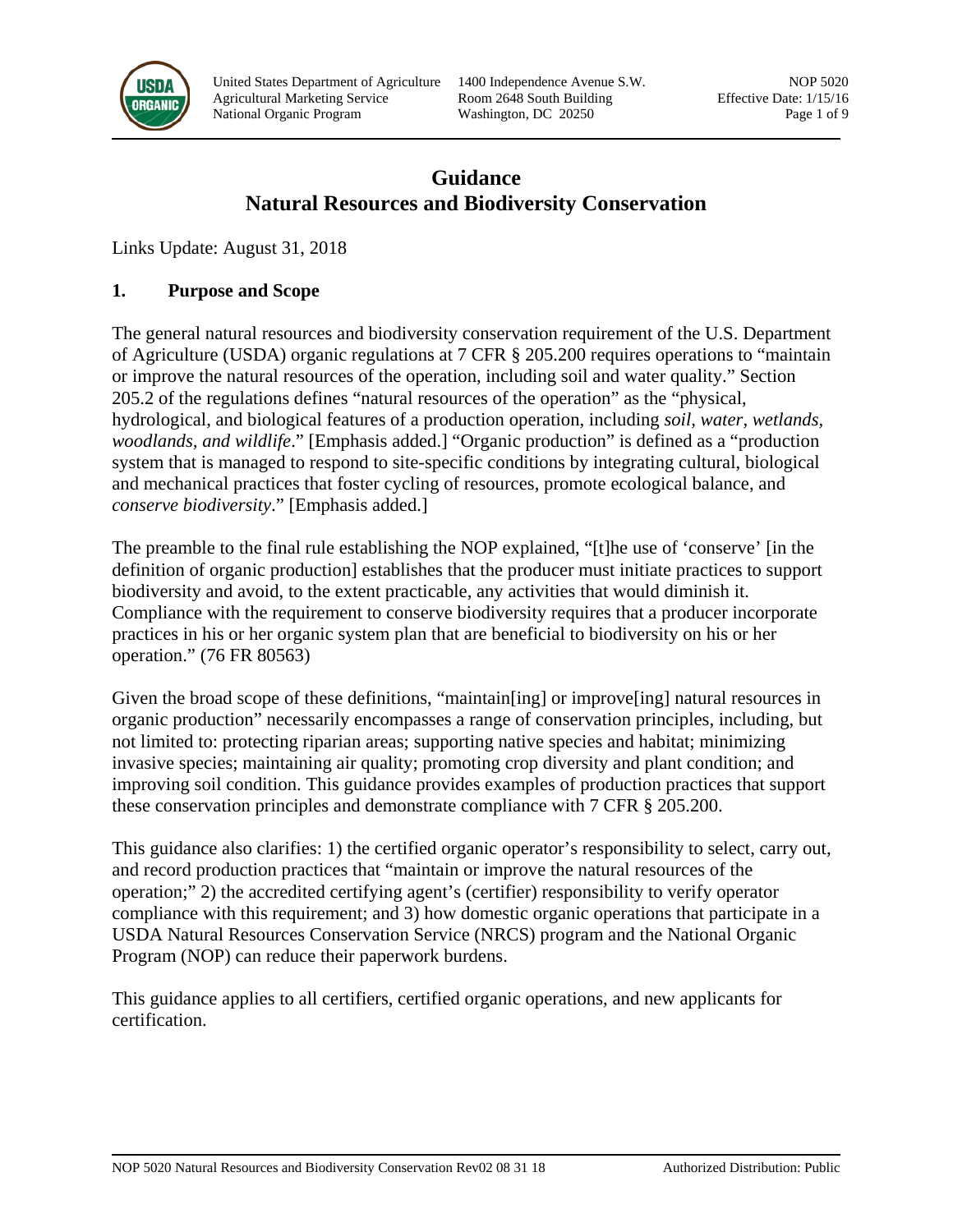

United States Department of Agriculture 1400 Independence Avenue S.W. NOP 5020 Agricultural Marketing Service Room 2648 South Building Effective Date: 1/15/16 National Organic Program Washington, DC 20250 Page 2 of 9

# **2. Background**

The conservation of natural resources and biodiversity is a primary tenet of organic production. For instance, native vegetation interspersed throughout a certified organic operation provides food, cover, and corridors for beneficial organisms such as pollinators, slows water down for erosion control and groundwater recharge, and filters pollution. Using practices that attract or introduce beneficial insects, provide habitat for birds and mammals, and provide conditions that increase soil biotic diversity serve to supply vital ecological services to organic production systems. Advantages to certified organic operations that implement these types of production practices include: 1) decreased dependence on outside fertility inputs; 2) reduced pest management costs; 3) more reliable sources of clean water; and 4) better pollination.

The National Organic Standards Board (NOSB), a federal advisory committee that advises the USDA on organic issues, has made multiple recommendations related to natural resources conservation and biodiversity. The May 2009 NOSB recommendation asked the NOP to establish: 1) consistent discussion and review of biodiversity protection and enhancement in all certified operations' organic system plans; 2) increased education and information for certified operations, inspectors, and certifiers; 3) uniformity of inspection and certification procedures with regard to how certified operations implement the biodiversity standards; 4) incorporation of biodiversity standards into the procedures for accreditation and certifier audits; and 5) use of materials evaluation criteria that foster consideration of biodiversity conservation when adding or deleting materials from the National List of Allowed and Prohibited Substances.<sup>[1](#page-1-0)</sup> This guidance addresses the first three components of the recommendation. Its purpose is to give operators and certifiers examples of activities that would fulfill natural resource and biodiversity conservation requirements.

# **3. Policy and Procedures**

# Role of Certified Organic Operations

- Certified organic operations and applicants for certification must develop and submit an organic system plan (OSP) to a certifier. (7 CFR § 205.201)
- In the OSP, the operation must describe or list activities (plans, practices and enhancements) that explain how it will comprehensively conserve biodiversity by maintaining or improving all natural resources, including soil, water, wetlands, woodlands, and wildlife, as required by § 205.200 of the regulations and per the § 205.2 definition of *Natural resources of the operation*. In many cases, the certifier will provide the operation with an OSP template with a designated section for the operation to describe its activities and its biodiversity monitoring approach (e.g., visual assessment of soil erosion, species counts for biodiversity, or testing for water quality).

<span id="page-1-0"></span><sup>&</sup>lt;sup>1</sup> NOSB Recommendation on Biodiversity Conservation. May 2009. Available on the NOP Web site, [http://www.ams.usda.gov/sites/default/files/media/NOP%20Final%20Rec%20Biodiversity.pdf.](http://www.ams.usda.gov/sites/default/files/media/NOP%20Final%20Rec%20Biodiversity.pdf)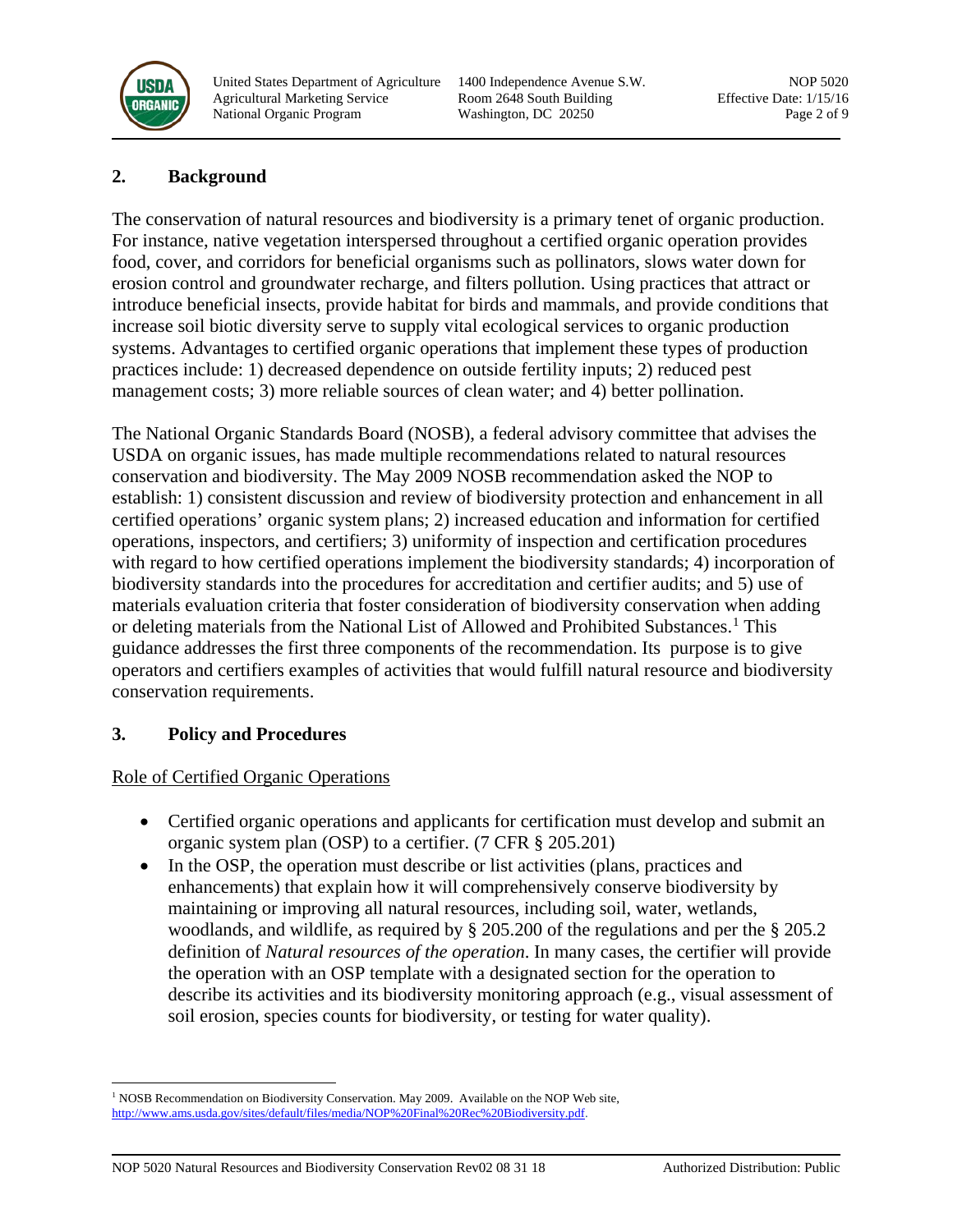

United States Department of Agriculture 1400 Independence Avenue S.W. NOP 5020 Agricultural Marketing Service Room 2648 South Building Effective Date: 1/15/16 National Organic Program Washington, DC 20250 Page 3 of 9

- Certified operations may reference Appendix A to understand the types of production practices that could be used to support natural resources conservation and biodiversity.
- For certified operations that also participate in USDA Natural Resources Conservation Service (NRCS) activities (e.g., conservation planning, Conservation Stewardship Program (CSP), or the Environmental Quality Incentives Program (EQIP), etc.):
	- o The operation can reference Appendix A to identify which practices may be supported through NRCS as part of its conservation programs.
	- o The operation may refer to a current conservation plan and/or contract developed in conjunction with  $NRCS<sup>2</sup>$  $NRCS<sup>2</sup>$  $NRCS<sup>2</sup>$  or other conservation agency or non-governmental organization as part of their OSP, to meet the requirements of 7 CFR. § 205.200.
- For split operations or for operations that have non-certified portions of their property, the operation can also describe in its OSP the practices implemented to maintain or improve natural resources or biodiversity on a portion of their land that is not certified but is *adjacent* to the certified land, if this practice directly benefits the certified land.
	- o For example, an operation may install grassed waterways or riparian strips at locations adjacent to its certified crops. When successfully implemented and maintained, these features would support the operation's overall water and soil quality. The operation could include a description of these activities in its OSP.
- The operation must implement and maintain the planned production practices as described in its OSP and maintain any records (e.g., activity logs for mowing, pest monitoring, limits on livestock access to waterways, reseeding areas, grazing rotations; water or soil testing results; visual observations; or conservation maps) that would support a certifier's ability to verify compliance.

# Role of Certifiers

- Certifiers must ensure that an operation's OSP describes or lists practices that explain the operation's monitoring plan and practices to comprehensively support natural resources and biodiversity conservation, pursuant to § 205.200 of the regulations.
- Certifiers can refer to Appendix A for examples of activities (plans, practices, and enhancements) that may support compliance with 7 CFR § 205.200.
- A certified operation's monitoring plan could include the frequency of monitoring, the types of observations or testing the operation plans to conduct, and the method of documentation.
- Certifiers must verify compliance with 7 CFR § 205.200 by ensuring that certified organic operations are implementing their planned production practices to conserve natural resources and biodiversity. As part of the onsite inspection, certifiers should

<span id="page-2-0"></span><sup>&</sup>lt;sup>2</sup> Organic crop and livestock producers who are located in the United States and its territories and who are planning to transition land to organic production may be eligible for technical and financial assistance through NRCS to develop and implement plans for addressing natural resource concerns. One option is to work with an NRCS's certified outside vendor or Technical Service Provider (TSP), to complete a Conservation Activity Plan (CAP) 138. To reduce paperwork, the National Organic Program (NOP) developed Resource Inventory Supplements as a companion to the CAP 138 Resource Inventory (Section 1). Instead of completing a full separate organic system plan (OSP) for their certifier, organic producers who are approved for and complete a CAP 138 may submit to their certifiers the CAP 138 Resource Inventory section together with the necessary Resource Inventory Supplement(s). When submitted together, these documents contain all the required components of a complete OSP. For more information visit: <http://www.ams.usda.gov/sites/default/files/media/2616.pdf>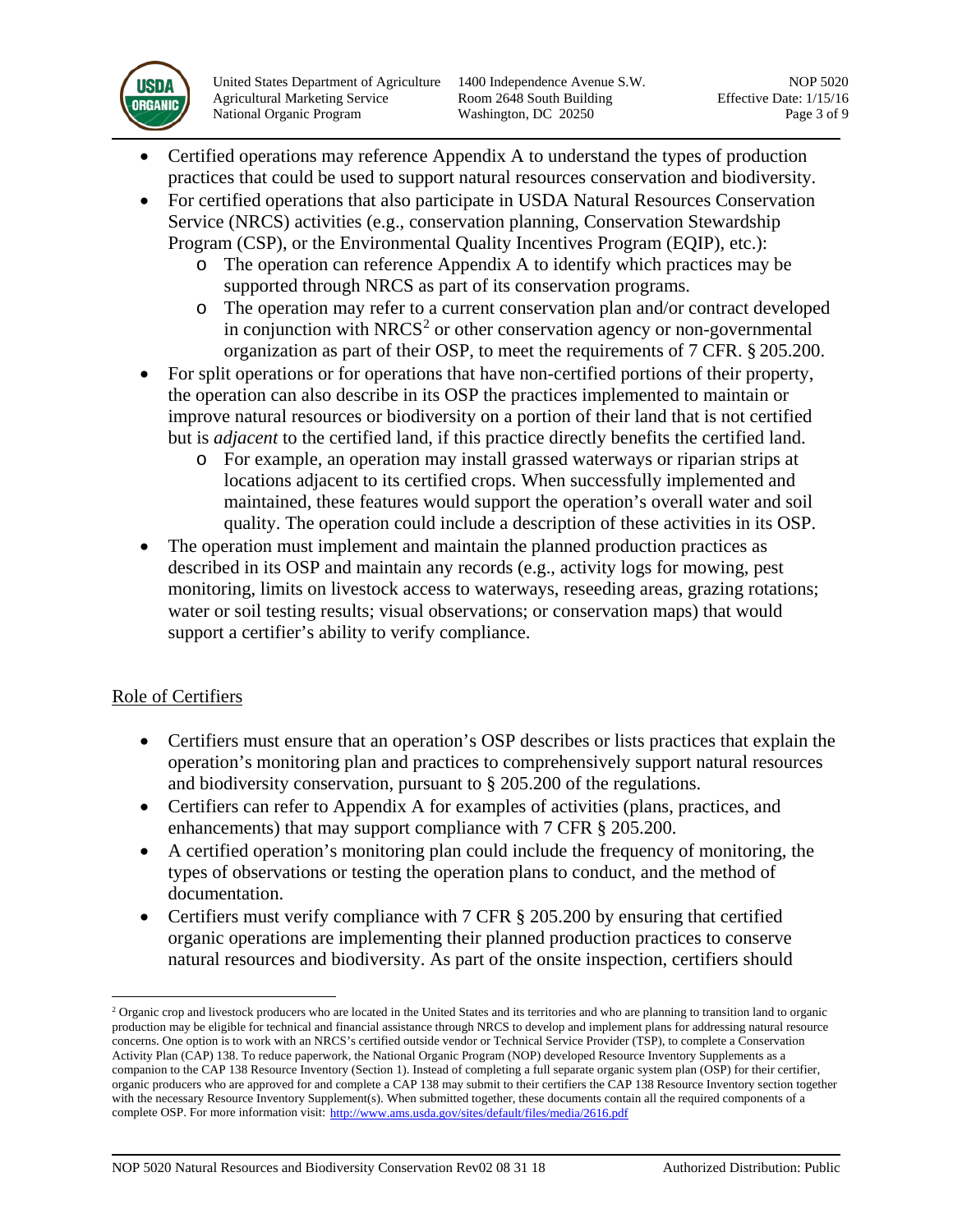

United States Department of Agriculture 1400 Independence Avenue S.W. NOP 5020 Agricultural Marketing Service Room 2648 South Building Effective Date: 1/15/16 National Organic Program Washington, DC 20250 Page 4 of 9

ensure that inspectors observe the conservation practices implemented, or review records that support implementation of conservation practices.

- If a certified operation is implementing practices to conserve natural resources or biodiversity on a portion of its land that is not covered under its organic certification but is *adjacent* to the certified land, and this practice *directly benefits* the certified land, then the inspector and certifier may consider such practices in the assessment of whether a producer meets the requirements.
- Pursuant to 7 CFR § 205.504, certifiers should ensure that inspectors are sufficiently qualified to effectively assess compliance with the general natural resources conservation and biodiversity requirement at 7 CFR § 205.200. Qualifications may include, but are not limited to, the inspector's knowledge, training, and experience observing and assessing conservation activities and monitoring in organic production.

# Role of Inspectors

- Inspectors must be qualified to assess compliance with 7 CFR § 205.200. More specifically, inspectors must be able to recognize and evaluate areas where: 1) natural resources and biodiversity are already conserved; 2) conservation projects are planned; and 3) improvement is needed.
- During the onsite inspection, inspectors must verify the accuracy and implementation of the operation's production activities (plans, activities and enhancements) and monitoring approach that support the general natural resources conservation and biodiversity requirement, as described by the operation in its OSP. Inspectors may also review implementation of the operation's production activities in relation to CAP 138 documentation submitted in place of a traditional OSP.
- During the onsite inspection, inspectors may note exceptions to the conservation requirement such as extreme climatic conditions, or damage to the ecosystem beyond the control of the operation. The inspector should communicate this information to the certifier for consideration as part of its review and certification decision.

#### **4. References**

# **USDA Organic Regulations (7 C.F.R. [Part 205\)](http://www.ecfr.gov/cgi-bin/text-idx?c=ecfr&sid=3f34f4c22f9aa8e6d9864cc2683cea02&tpl=/ecfrbrowse/Title07/7cfr205_main_02.tpl)**

7 C.F.R. § 205.2 Terms Defined.

*Crop rotation*. The practice of alternating the annual crops grown on a specific field in a planned pattern or sequence in successive crop years so that crops of the same species or family are not grown repeatedly without interruption on the same field. Perennial cropping systems employ means such as alley cropping, intercropping, and hedgerows to introduce biological diversity in lieu of crop rotation.

*Natural resources of the operation.* The physical, hydrological, and biological features of a production operation, including soil, water, wetlands, woodlands, and wildlife.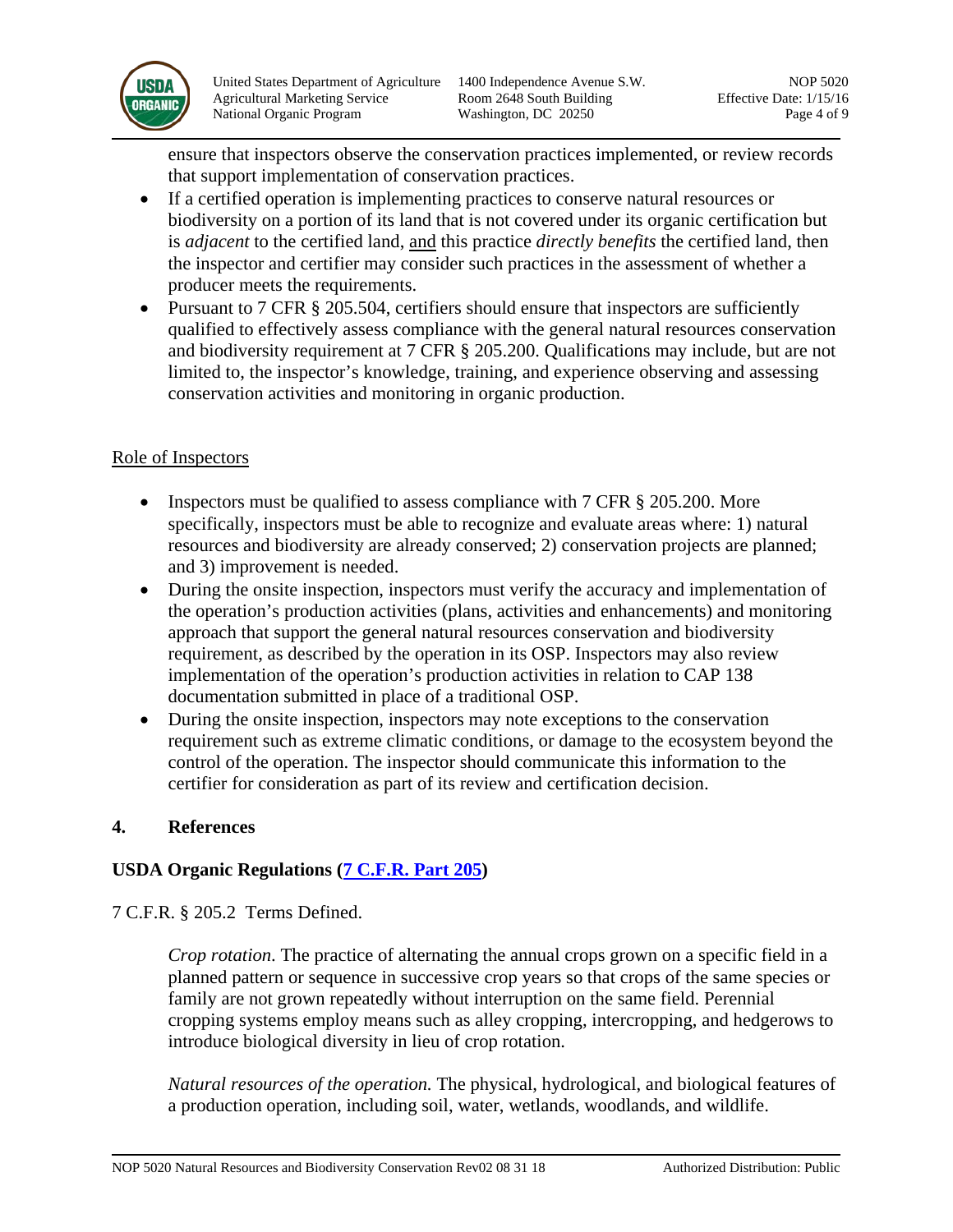

United States Department of Agriculture 1400 Independence Avenue S.W. NOP 5020 Agricultural Marketing Service Room 2648 South Building Effective Date: 1/15/16 National Organic Program Washington, DC 20250 Page 5 of 9

*Organic production.* A production system that is managed to respond to site-specific conditions by integrating cultural, biological, and mechanical practices that foster cycling of resources, promote ecological balance, and conserve biodiversity.

*Pasture.* Land used for livestock grazing that is managed to provide feed value and maintain or improve soil, water, and vegetative sources.

*Soil and water quality.* Observable indicators of the physical, chemical, or biological condition of soil and water, including the presence of environmental contaminants.

- 7 C.F.R. § 205.200 General.
- 7 C.F.R. § 205.202 Land requirements.
- 7 C.F.R. § 205.203 Soil fertility and crop nutrient management practice standard.
- 7 C.F.R. § 205.205 Crop rotation practice standard.
- 7 C.F.R. § 205.206 Crop pest, weed, and disease management practice standard.
- 7 C.F.R. § 205.207 Wild-crop harvesting practice standard.
- 7 C.F.R. § 205.238 Livestock health care practice standard.
- 7 C.F.R. § 205.239 Livestock living conditions.
- 7 C.F.R. § 205.240 Pasture practice standard.

#### **NOSB Recommendations**

Joint Crops & Compliance, Accreditation, and Certification Committee, NOSB Recommendation, "Implementation of Biodiversity Conservation in Organic Agriculture Systems," May 2009.

#### **Other Laws and Regulations**

Endangered Species Act of 1973, 16 U.S.C. § 1531 et seq.

Approved on January 15, 2016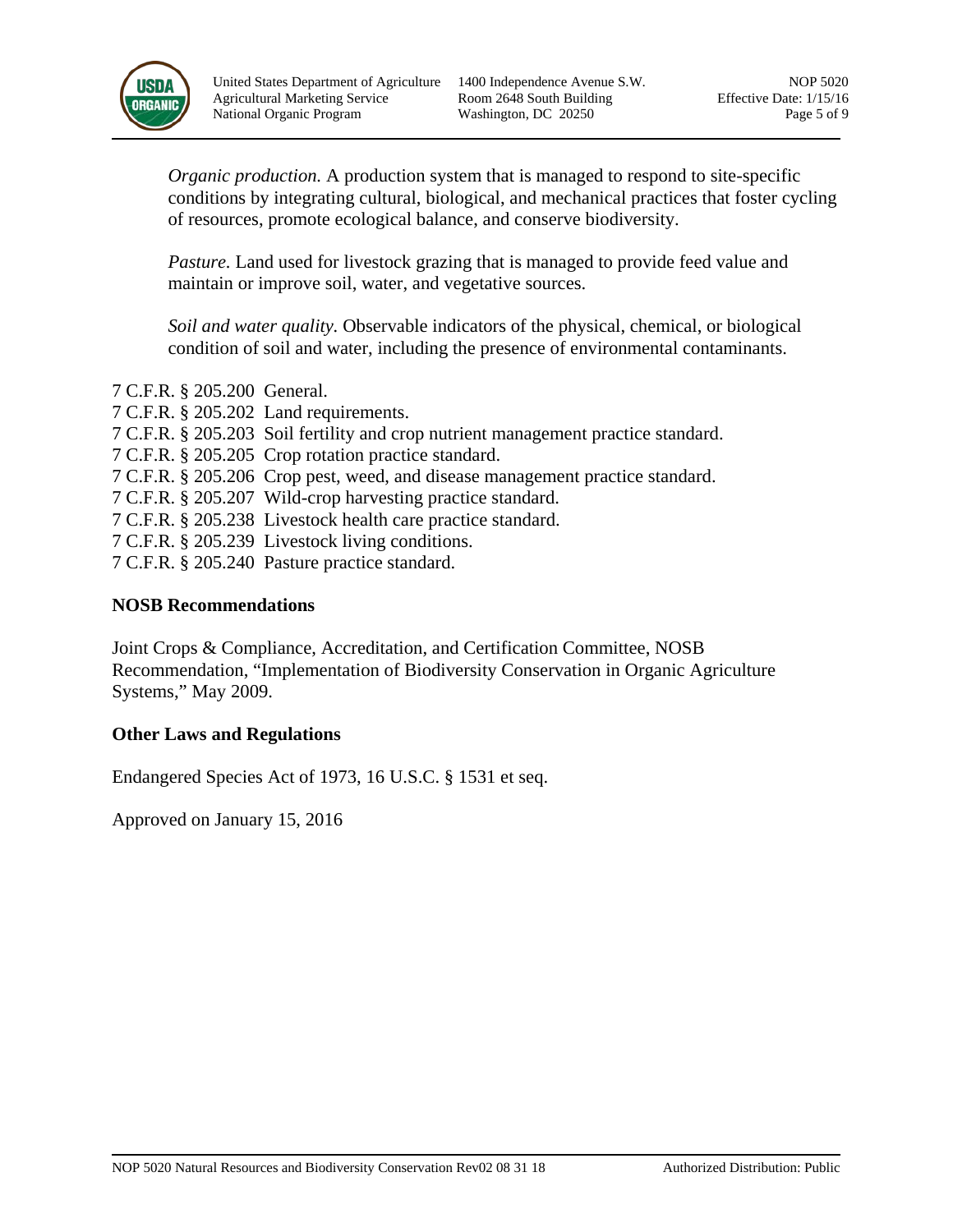

United States Department of Agriculture 1400 Independence Avenue S.W. NOP 5020 Agricultural Marketing Service Room 2648 South Building Effective Date: 1/15/16 National Organic Program Washington, DC 20250 Page 6 of 9

# **Appendix A**

# Examples of Activities (Plans, Practices, and Enhancements) that May Maintain or Improve Natural Resources and Biodiversity

*Throughout the U.S. and the world, topography, climate, soils, and biodiversity vary widely. The following examples outline beneficial activities within certain ecological contexts that organic operations may use to maintain or improve biodiversity in their operations. This is not an exhaustive list. There are many other activities in varied ecological settings that operations can use to reach the same compliance goal.*

| <b>Topics</b>                                                  | <b>NRCS</b><br><b>Assistance</b><br><b>May Be</b><br>Available <sup>3</sup> | <b>Examples of Activities<sup>4</sup></b>                                                                                                                                                                                                                                                                                 |  |  |
|----------------------------------------------------------------|-----------------------------------------------------------------------------|---------------------------------------------------------------------------------------------------------------------------------------------------------------------------------------------------------------------------------------------------------------------------------------------------------------------------|--|--|
| <b>Examples Relevant to All Types of Organic Certification</b> |                                                                             |                                                                                                                                                                                                                                                                                                                           |  |  |
| Soil<br>Composition                                            | ☑                                                                           | Adding organic matter through the diversity of crops and<br>inputs, to the soil to increase the diversity of soil organisms and<br>to improve nutrient cycling, competitive exclusion of plant<br>pathogens, long-term storage of soil carbon, and adaption to<br>extreme climatic conditions and water holding capacity. |  |  |
|                                                                | ☑                                                                           | Conserving and restoring forests, shrublands, woodlands,<br>grasslands, riparian area <sup>5</sup> and wetland areas, which sequester<br>carbon in soils and aid in cycling soil nutrients.                                                                                                                               |  |  |
| Soil Stability<br>and Water<br>Quality                         | ☑                                                                           | Creating, conserving, and restoring vegetative covers (forests,<br>shrublands, woodlands, grasslands, riparian areas, and wetland<br>areas) that control erosion and filter nutrient, pesticide, and<br>pathogen pollutants. Minimizing disturbances, maximizing<br>diversity, living roots and cover.                    |  |  |
|                                                                | ☑                                                                           | Using no-till or permanent cover, conservation tillage,<br>terracing, contour farming, micro-irrigation, windbreaks, cover<br>crops, grass waterways and soil health practices.                                                                                                                                           |  |  |

<span id="page-5-0"></span> $\overline{a}$ <sup>3</sup> NRCS assistance options are listed at [http://1.usa.gov/1kwzgz0.](http://1.usa.gov/1kwzgz0) NRCS staff and technical service providers may reference this chart as part of conservation planning for organic producers.

<span id="page-5-1"></span><sup>&</sup>lt;sup>4</sup> While NRCS publishes national Conservation Practice Standards [\(http://1.usa.gov/1n8fcHG\)](http://1.usa.gov/1n8fcHG), each State has its own technical standards and specifications, which can be accessed electronically through the NRCS Field Office Technical Guide [\(http://efotg.sc.egov.usda.gov/\)](http://efotg.sc.egov.usda.gov/) or by contacting your local USDA Service Center [\(http://1.usa.gov/1kwzgz0\)](http://1.usa.gov/1kwzgz0).

<span id="page-5-2"></span><sup>&</sup>lt;sup>5</sup> Riparian areas are plant communities contiguous to and affected by surface and subsurface hydrologic features of perennial or intermittent lotic and lentic [moving and standing] water bodies (rivers, streams, lakes, or drainage ways). Riparian areas have one or both of the following characteristics: 1) distinctly different vegetative species than adjacent areas, and 2) species similar to adjacent areas but exhibiting more vigorous or robust growth forms. Riparian areas are usually transitional between wetland and upland. *Definition from USFWS. A System for Mapping Riparian Areas In The Western United States. Nov 2009.*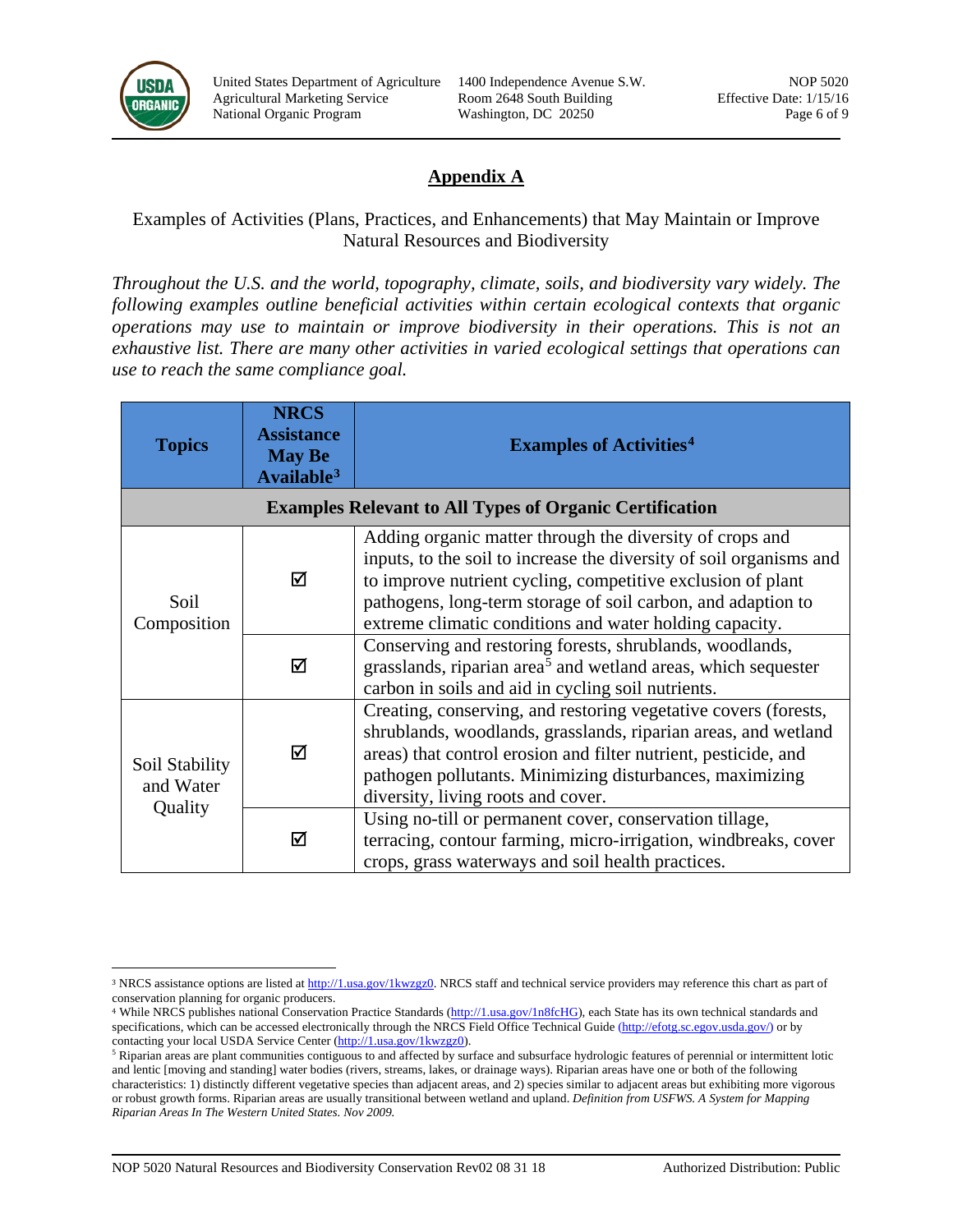

United States Department of Agriculture 1400 Independence Avenue S.W. NOP 5020 Agricultural Marketing Service Room 2648 South Building Effective Date: 1/15/16 National Organic Program Washington, DC 20250 Page 7 of 9

|                                                               | ☑ | For lands coming into production for the first time or returning<br>to production (e.g. Conservation Reserve Program (CRP) lands<br>leaving the federal program and requesting organic<br>certification), a new conservation plan can examine and<br>implement a range of alternative practices to enhance the<br>natural resources of the land. |
|---------------------------------------------------------------|---|--------------------------------------------------------------------------------------------------------------------------------------------------------------------------------------------------------------------------------------------------------------------------------------------------------------------------------------------------|
| Water<br>Quantity                                             | ☑ | Using water conservation techniques that save water for crops,<br>livestock, wildlife, and riparian ecosystems.                                                                                                                                                                                                                                  |
|                                                               |   | Choosing crops and other plants that are appropriate for the<br>climate and landscape with water conservation in mind.                                                                                                                                                                                                                           |
|                                                               | ☑ | Using suitable irrigation systems and schedules and<br>monitoring them for water conservation.                                                                                                                                                                                                                                                   |
|                                                               | ☑ | Conserving or restoring forests, shrublands, woodlands,<br>grasslands, riparian habitat, and wetland areas that absorb and<br>hold water for long periods as part of a healthy water cycling<br>process.                                                                                                                                         |
|                                                               | ☑ | Using managed systems to "bank" soil moisture if fields are<br>drained using tiles.                                                                                                                                                                                                                                                              |
| Wildlife<br><b>Benefits</b>                                   | ☑ | Maintaining or improving diverse mixtures of plants to provide<br>food, habitat, or shelter for pollinators, insects, spiders and<br>other beneficial organisms such as arthropods, bats, and<br>raptors.                                                                                                                                        |
| Native<br>Species and<br>Natural<br>Areas of the<br>Operation | ☑ | Conserving high conservation value <sup>6</sup> areas that have<br>outstanding biodiversity <sup>7</sup> importance, or mitigating/restoring<br>these areas elsewhere on the farm.                                                                                                                                                               |
|                                                               | ☑ | Conserving and restoring wildlife and native plant communities<br>specific to the site (forests, shrublands, woodlands, grasslands,<br>riparian habitat, and wetland areas).                                                                                                                                                                     |
|                                                               | ☑ | Documenting rare, threatened, and endangered terrestrial and<br>aquatic plants and animals <sup>8</sup> and ecologically at risk<br>ecosystems <sup>9</sup> and taking steps to protect them.                                                                                                                                                    |
|                                                               | ☑ | Conserving wildlife corridors and large blocks of habitat that<br>reduce fragmentation.                                                                                                                                                                                                                                                          |

<span id="page-6-0"></span> <sup>6</sup> High conservation value area has a biological, ecological, social or cultural value of outstanding significance or critical importance. *Definition from HCV Resource Network. <https://www.hcvnetwork.org/>*

<span id="page-6-1"></span><sup>&</sup>lt;sup>7</sup> Biodiversity, or biological diversity, is the diversity of life existing at three levels: genetic, species, and ecosystem. Therefore, biological diversity (biodiversity) includes variety in all forms of life, from bacteria and fungi to grasses, ferns, trees, insects, and mammals. It encompasses the diversity found at all levels of organization, from genetic differences between individuals and populations (groups of related individuals) to the types of natural communities (groups of interacting species) found in a particular area. Biodiversity also includes the full range of natural processes upon which life depends, such as nutrient cycling, carbon and nitrogen fixation, predation, symbiosis and natural succession. *Definition from the May 2009 NOSB recommendation.*

<span id="page-6-2"></span><sup>&</sup>lt;sup>8</sup> The NatureServe database [\(http://explorer.natureserve.org/\)](http://explorer.natureserve.org/) and the U.S. Fish and Wildlife Service database provide information on the conservation status of area plants and animals in the U.S. and Canada, and the IUCN Red List of Threatened Species and Key Biodiversity Areas, as indicated in the IBAT for Business Tool (https://portals.jucn.org/library/efiles/documents/2014-004.pdf) provides information on the conservation status of plants, animals, and areas internationally.

<span id="page-6-3"></span><sup>9</sup> The NatureServe webpages [\(http://explorer.natureserve.org/servlet/NatureServe#\)](http://explorer.natureserve.org/servlet/NatureServe) and [\(http://explorer.natureserve.org/granks.htm\)](http://explorer.natureserve.org/granks.htm) provide tools for defining "at risk" ecosystems, and learning about ecosystems in general [\(http://explorer.natureserve.org/index.htm\)](http://explorer.natureserve.org/index.htm), but do not have a function to track locations of "at risk" ecosystems. The best available conservation tracking tools are for those for tracking species.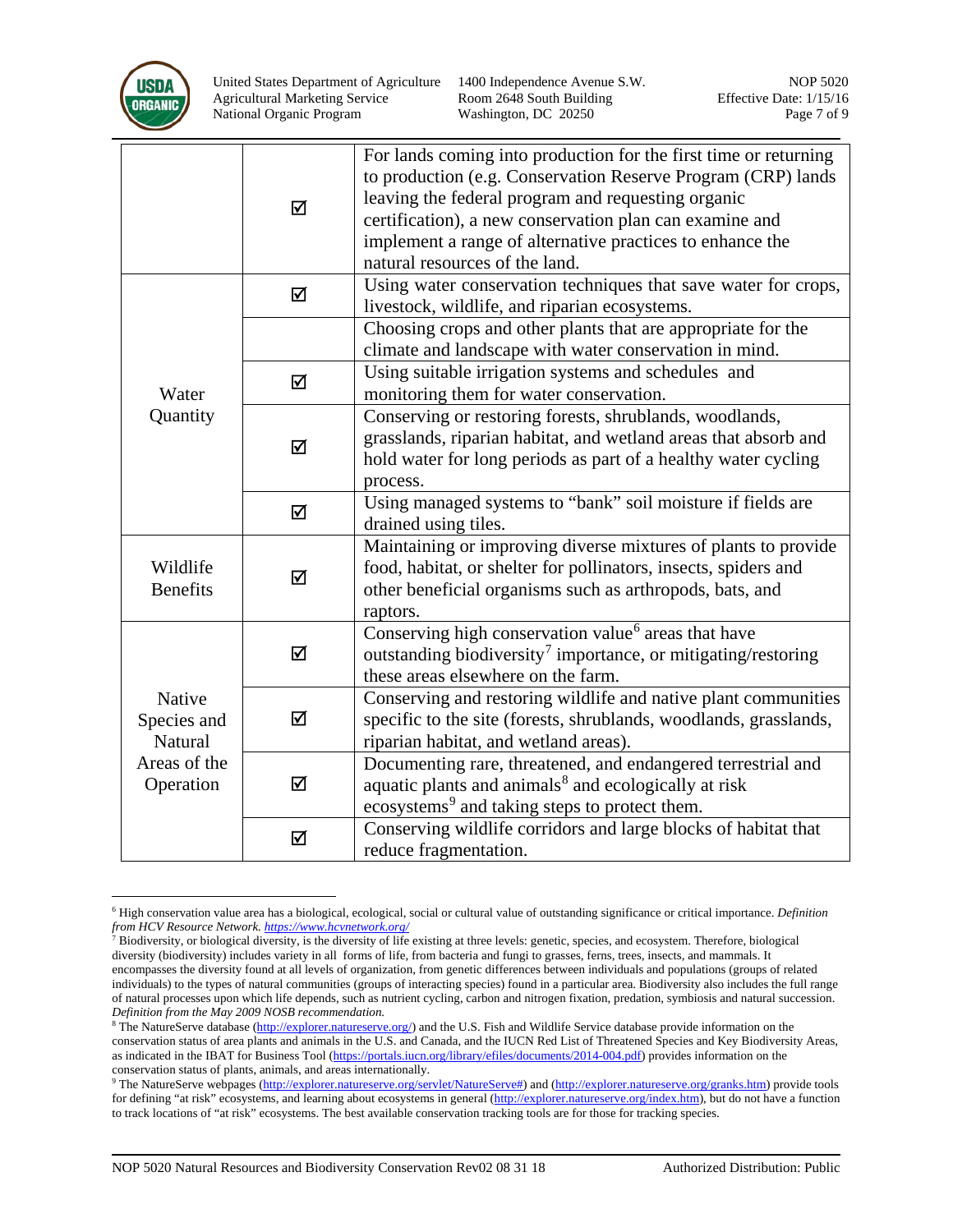

United States Department of Agriculture 1400 Independence Avenue S.W. NOP 5020 Agricultural Marketing Service Room 2648 South Building Effective Date: 1/15/16 National Organic Program Washington, DC 20250 Page 8 of 9

|                                                  | ☑ | Making improvements to streams, lakes, and rivers, enhancing                |  |  |
|--------------------------------------------------|---|-----------------------------------------------------------------------------|--|--|
|                                                  |   | habitat for fish and other aquatic species.                                 |  |  |
|                                                  |   | Allowing degraded riparian areas, prairies, and wetlands to be              |  |  |
|                                                  |   | recolonized through natural processes.                                      |  |  |
|                                                  | ☑ | Actively restoring degraded land to its native habitat using                |  |  |
|                                                  |   | species adapted to and historically present in the area. <sup>10</sup>      |  |  |
|                                                  | ☑ | Closely monitoring invasive plants <sup>11–12</sup> and animals threatening |  |  |
| Invasive                                         |   | natural areas.                                                              |  |  |
| Plants and                                       | ☑ | Controlling invasive species before they spread.                            |  |  |
| Animals                                          |   | Avoiding seed, planting stock, soil amendments, and mulches                 |  |  |
|                                                  |   | that may import weed seeds and other pests.                                 |  |  |
|                                                  |   | <b>Examples Specific to Crop Operations</b>                                 |  |  |
|                                                  | ☑ | Using nutrient budgets to protect water quality by managing                 |  |  |
|                                                  |   | crop nutrients.                                                             |  |  |
|                                                  | ☑ | Designing grassed waterways, filter strips, terraces, and other             |  |  |
| Soil Stability                                   |   | non-crop vegetation, and managing them to help control                      |  |  |
| and Water                                        |   | erosion and filter pollutants before they reach water bodies.               |  |  |
| Quality                                          |   | Using stream crossings, brush mattresses, and other engineered              |  |  |
|                                                  | ☑ | features to prevent erosion where year-round or intermittent                |  |  |
|                                                  |   | water flows.                                                                |  |  |
|                                                  | ☑ | Using sediment basins to capture eroded or disturbed soil                   |  |  |
|                                                  |   | before it leaves the farm.                                                  |  |  |
|                                                  | ☑ | Taking measures to minimize total habitat loss on adjacent land             |  |  |
| Co-existing                                      |   | when wildlife is restricted from entering the production area.              |  |  |
| with Wildlife                                    |   | Designing and using management strategies as much as                        |  |  |
|                                                  |   | possible to repel, rather than destroy, intended and unintended             |  |  |
|                                                  |   | species.                                                                    |  |  |
| Supporting                                       | ☑ | Using strategic mowing, tilling, and harvesting methods to                  |  |  |
| Wildlife                                         |   | preserve sites where wildlife raise their young.                            |  |  |
|                                                  |   | Growing a variety of crop types, heirloom crops, or several                 |  |  |
| Crop                                             |   | genetic strains of the same crop.                                           |  |  |
| Diversity                                        |   | Growing locally-adapted seed varieties or those suited to site-             |  |  |
|                                                  |   | specific conditions.                                                        |  |  |
| <b>Examples Specific to Livestock Operations</b> |   |                                                                             |  |  |
| Soil Stability<br>and                            | ☑ | Managing the frequency, intensity, and timing of grazing and                |  |  |
|                                                  |   | forage harvests to protect soil and water quality. Manure                   |  |  |
| Water                                            |   | management including storage and feedlot runoff.                            |  |  |
| Quality                                          | ☑ | Controlling access to sensitive riparian areas and wetlands as              |  |  |
|                                                  |   | much as possible.                                                           |  |  |

 $\overline{a}$ 

<span id="page-7-1"></span><span id="page-7-0"></span><sup>&</sup>lt;sup>10</sup> The NRCS PLANTS database ( $\frac{http://plants.usda.gov)}{http://plants.usda.gov)}$  provides information on native plants in each county of the U.S.<br><sup>11</sup> Invasive plants and animals are non-native (or alien) to the ecosystem under consideration and wh economic or environmental harm or harm to human health. Invasive species can be plants, animals, and other organisms (e.g., microbes). Human actions are the primary means of invasive species introductions. *Definition from the National Invasive Species Information Center [www.invasivespeciesinfo.gov/](http://www.invasivespeciesinfo.gov/)*

<span id="page-7-2"></span><sup>&</sup>lt;sup>12</sup> The National Invasive Species Information Center website [\(http://www.invasivespeciesinfo.gov/\)](http://www.invasivespeciesinfo.gov/) provides information on invasive species in each state of the U.S., and the Global Invasive Species Database [\(www.issg.org/\)](http://www.issg.org/) provides information on invasive species internationally.